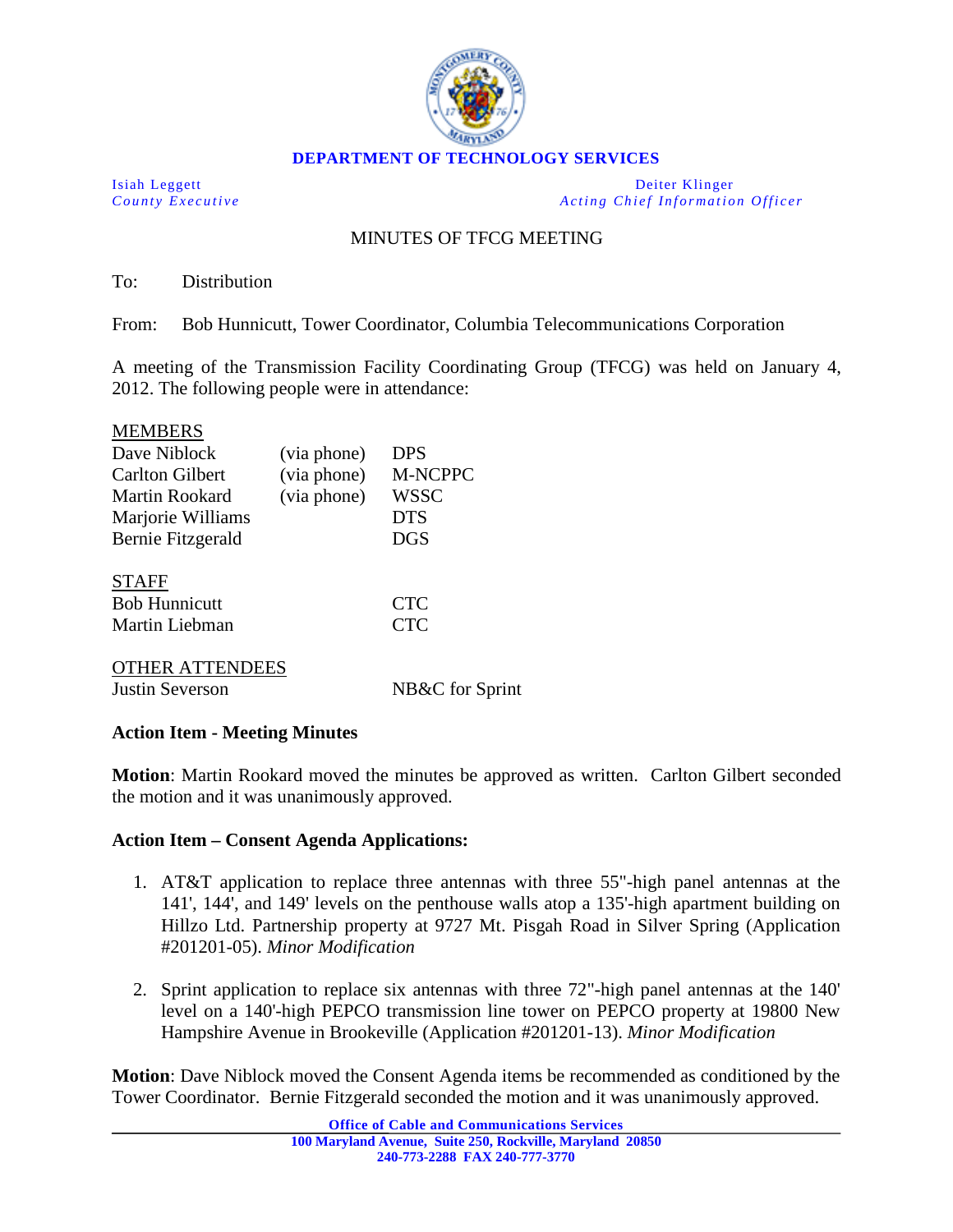Minutes of TFCG Meeting Held January 4, 2012 Page 2 of 3

## **Action Item – Regular Agenda**

3. Sprint application to replace five antennas with six 72"-high panel antennas at the 33' level on the penthouse walls atop a 25'-high office building on 14301 Layhill Associates, LLC property at 14301 Layhill Road in Silver Spring (Application #201201-01). *Minor Modification*

*Conditioned on painting the antennas to match existing ones and on any modification that may be needed to meet the requirements of the special exception for this site.*

4. Sprint application to replace six antennas with six 72"-high panel antennas at the 100' level on a 142"-high monopole on River Road Development, Inc. property at 14100 River Road in Potomac (Application #201201-02). *Minor Modification*

*Conditioned on approval from the FCC for use and activation of service for those frequencies and assignment of those frequencies by LightSquared to Sprint.* 

5. Sprint application to replace six antennas with six 72"-high panel antennas at the 128' level on a 130'-high tower on American Tower, Inc. property at 12419 Middlebrook Road in Germantown (Application #201201-04). *Minor Modification*

*Conditioned on approval from the FCC for use and activation of service for those frequencies and assignment of those frequencies by LightSquared to Sprint.* 

6. Sprint application to replace three antennas with six 72"-high panel antennas at the 119' and 124' levels on a 134'-high PEPCO transmission line tower on PEPCO property at 8700 Snouffer School Road (block of) in Gaithersburg (Application #201201-07). *Minor Modification*

*Conditioned on approval from the FCC for use and activation of service for those frequencies and assignment of those frequencies by LightSquared to Sprint.* 

7. Sprint application to replace six antennas with six 72"-high panel antennas at the 140' level on a 150'-high monopole on Helen Pyle, et al. property at 211 Ednor Road in Silver Spring (Application #201201-08). *Minor Modification*

*Conditioned on approval from the FCC for use and activation of service for those frequencies and assignment of those frequencies by LightSquared to Sprint.*

8. Sprint application to replace three antennas with six 72"-high panel antennas at the 157' level on a 180'-high monopole on M-NCPPC property at 12102 Alpert Lane in Wheaton (Application #201201-09). *Minor Modification*

*Conditioned on submission of written notice from M-NCPPC that Sprint has approval to make these modifications and on approval from the FCC for use and activation of service for those frequencies and assignment of those frequencies by LightSquared to Sprint.*

9. Sprint application to replace six antennas with three 72"-high panel antennas at the 220' level on a 225'-high lattice tower on Douglas and Robin Lechlider property at 6300 Damascus Road in Gaithersburg (Application #201201-10). *Minor Modification*